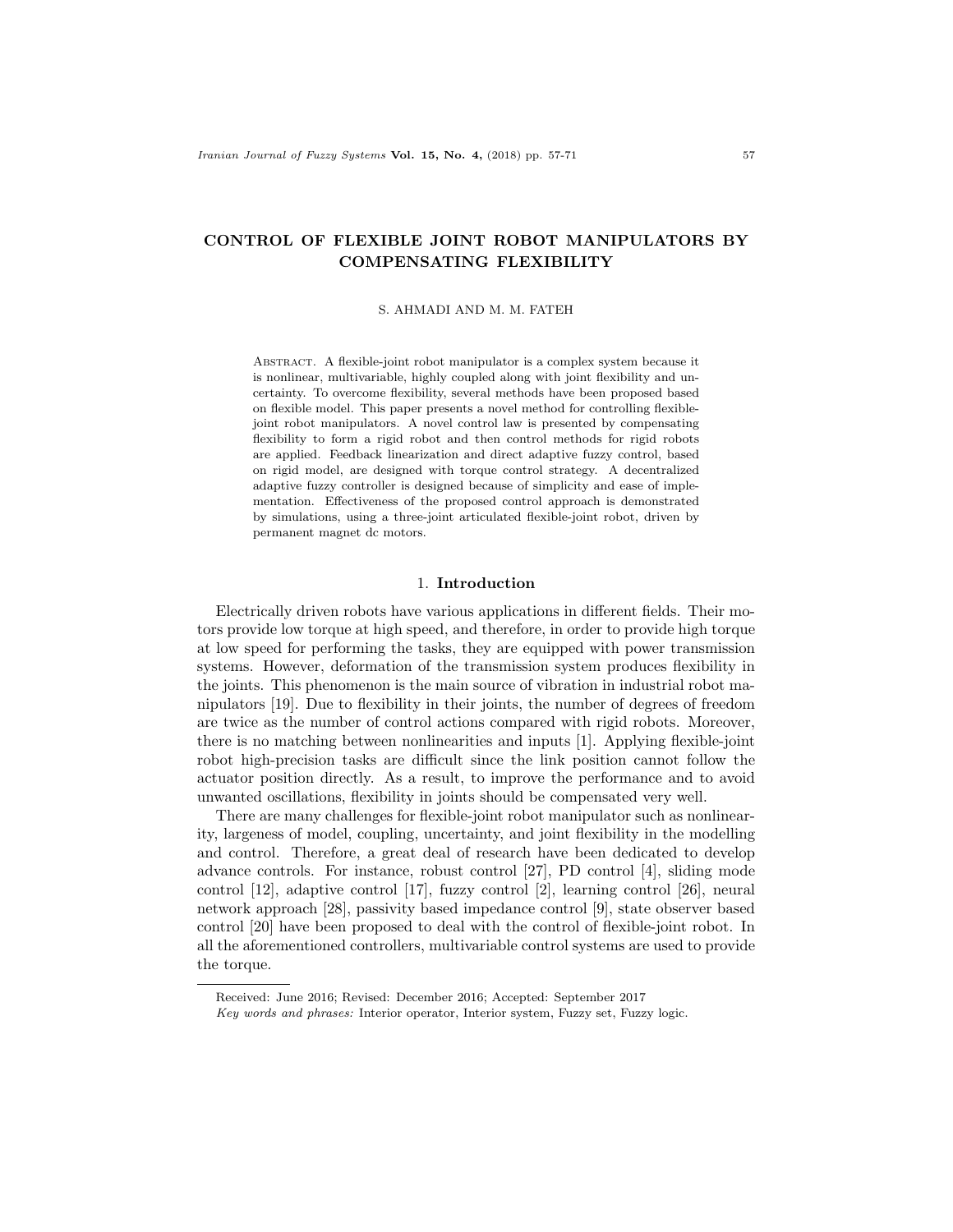#### 58 S. Ahmadi and M. M. Fateh

The decentralized control is the most favorite control scheme in multivariable control because it has many advantages, such as flexibility in operation, failure tolerance, and simplified design and tuning [13]. The decentralized controller is used in many robotic systems in favor of computational simplicity and a low-cost hardware setup [8]. In decentralized control an actuator is commanded to drive a joint by taking feedbacks from that joint [14]. For this purpose, a robotic system is decomposed into individual single-input/single-output systems. The effect of interactions between decomposed systems are considered as disturbances and they should be compensated. Performance of the decentralized control can be improved by utilizing the robust and adaptive techniques.

Feedback linearization is a helpful approach to decouple the robotic system and facilitate the control design by cancelling the nonlinearities. Generally, a flexiblejoint robot cannot be feedback linearized by static feedback [21]. However, under some assumptions, a simplified model was introduced which can be feedback linearized [18]. Moreover, it was proven that the whole class of elastic joint robots could be linearized via dynamic feedback [3]. One problem is that the model of the flexible robot is very large, computationally extensive and imprecise. Thus, model-based techniques such as feedback linearization cannot work well.

Fuzzy control is an efficient alternative for control of nonlinear uncertain systems. It is superior to conventional control due to using information from experts in linguistic rules [25]. An important feature of a fuzzy system is that it can be used as a universal approximator for any nonlinear function. This feature has given great attention to design many fuzzy controllers such as adaptive fuzzy controllers. The direct method of Lyapunov has been used in the design and analysis of adaptive fuzzy control. Based on the Lyapanov stability method, a multi-input/multi-output adaptive fuzzy terminal sliding mode controller for robotic manipulators was designed [10]. Adaptive fuzzy control is adopted by different nonlinear systems such as large-scale systems [24], single-input/single-output systems [23], stochastic strictfeedback systems [22], and multi-input/multi-output systems [11]. The design of adaptive fuzzy control in decentralized structure with guaranteed stability, robustness, satisfactory performance and ease of implementation is presented for robot manipulators with voltage control strategy [7, 6]. In this strategy control signal is the voltage of motors to control the motors of the joints of the manipulators

Most controllers for industrial manipulators have been designed based on the rigid robot assumption. Control of rigid robots has been well understood in the past decades. In this paper, by compensating flexibility effect, the robot turns to rigid robot and then control law based on rigid model are designed and applied.

The rest of the paper is organized as follows: Section 2 presents the modelling of electrically driven robot manipulators and introduces a model for the electrical flexible-joint manipulator driven by the geared permanent magnet dc motors. Section 3 develops the feedback linearization control. Section 4 describes decentralized direct adaptive fuzzy control design. Section 5 presents stability analysis of the proposed control laws. Section 6 presents the simulation results and finally, Section 7 concludes the paper.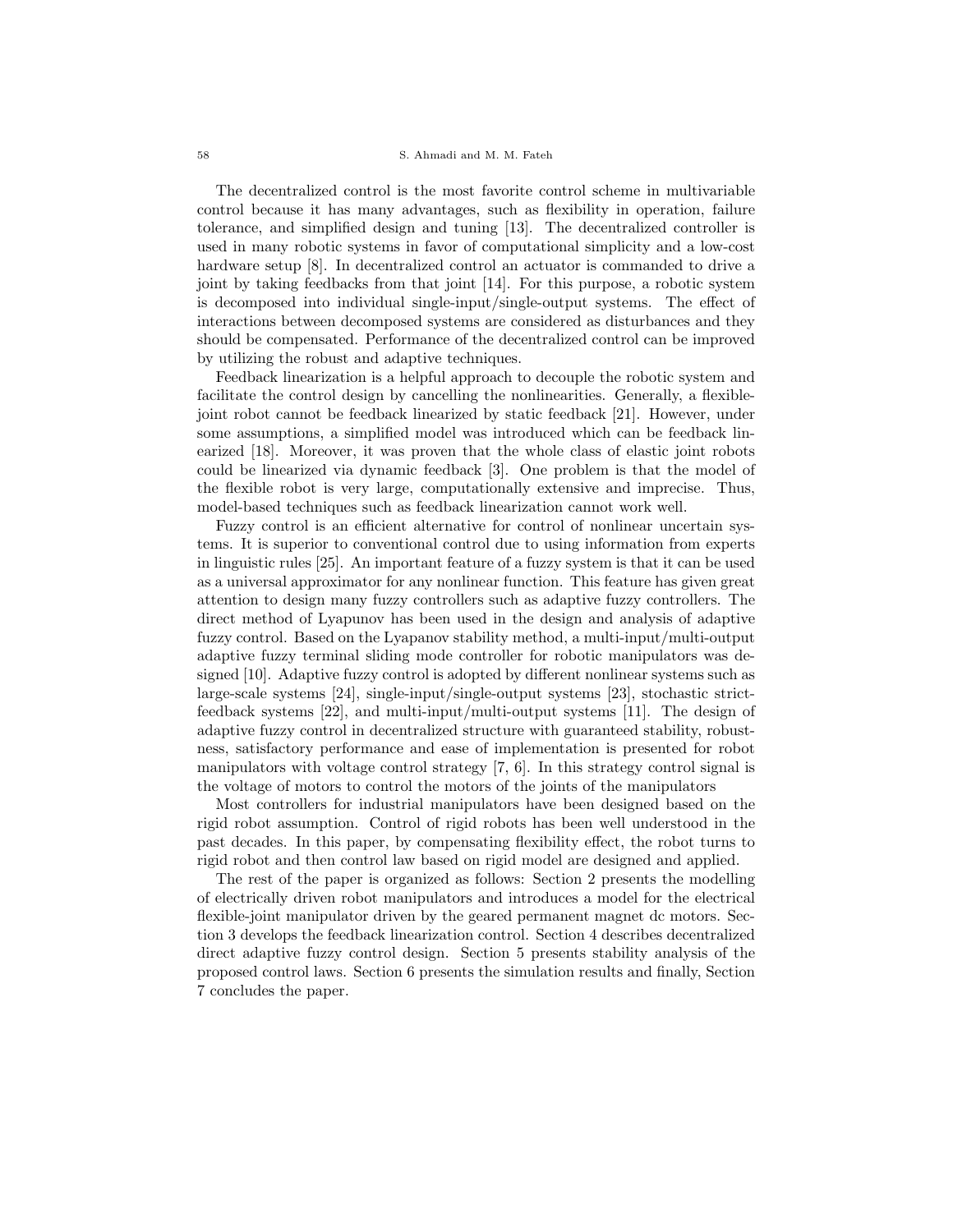### 2. Modelling

Consider an electrical robot driven by geared permanent magnet dc motors [16]. The dynamics of robot can be expressed as

$$
D(q)\ddot{q} + C(q, \dot{q})\dot{q} + G(q) = \tau_l \tag{1}
$$

Where  $q \in R_n$  is the vector of joint positions,  $D(q) \in R_{n \times n}$  is the matrix of manipulator inertia,  $C(q, \dot{q})\dot{q} \in R_n$  is the vector of centrifugal and Coriolis torques,  $G(q) \in R_n$  is the vector of gravitational torques, and  $\tau_l$  is the torque vector of robot. Note that vectors and matrices are bold for clarity.

The inserted torque on the joint to drive the manipulator is the load torque of motor, which is considered in a dynamic equation formed as:

$$
J_m \ddot{\theta}_m + B_m \dot{\theta}_m + r\tau_l = \tau_m \tag{2}
$$

Where  $\theta_m$  is the rotor position,  $\tau_l$  is the load torque,  $\tau_m$  is the motor torque, r is the gear reduction coefficient,  $J_m$  is the sum of actuator and gear inertia, and  $B_m$ is the damping coefficient.

The reduction gear relates the motor position to the joint position as:

$$
q = r\theta_m \tag{3}
$$

In a simplified model of flexible-joint robot [12], if the joint flexibility is modelled by a linear torsional spring, dynamic equation of motion can be expressed as:

$$
D(q)\ddot{q} + C(q, \dot{q})\dot{q} + g(q) = K(r\theta_m - q)
$$
\n<sup>(4)</sup>

$$
J_m \ddot{\theta}_m + B \dot{\theta}_m + rK(r\theta_m - q) = \tau_m \tag{5}
$$

Thus, this system possesses 2n coordinates as  $[q\theta_m]$ . The diagonal matrix K represents the lumped flexibility provided by the joint and reduction gear. To simplify the model, both joint stiffness and gear coefficients are assumed constant. Since flexible joint robots can not directly follow the motor position for each motor we have

$$
\tau_l = K(r\theta_m - q) \tag{6}
$$

Equation (6) yields:

$$
q = r\theta_m - K^{-1}\tau_l \tag{7}
$$

Equations (3) and (7) show the difference between rigid and flexible-joint robot manipulators. Comparing these two equations, indicates that if this relationship  $q = r\theta_m$  is established, the robot acts like a rigid robot. In other words,  $\theta_m \to r^{-1}q$ becomes our control objective. In addition, our main goal in a robotic system is to  $q \rightarrow q_d$  hence, by means of a control law for a rigid robot, we can reach this goal.

## 3. Feedback Linearization

According to dynamic equation of (1), in order to cancel nonlinear terms a control law is proposed as [15]:

$$
\tau_l = D(q)u + C(q, \dot{q})\dot{q} + G(q) \tag{8}
$$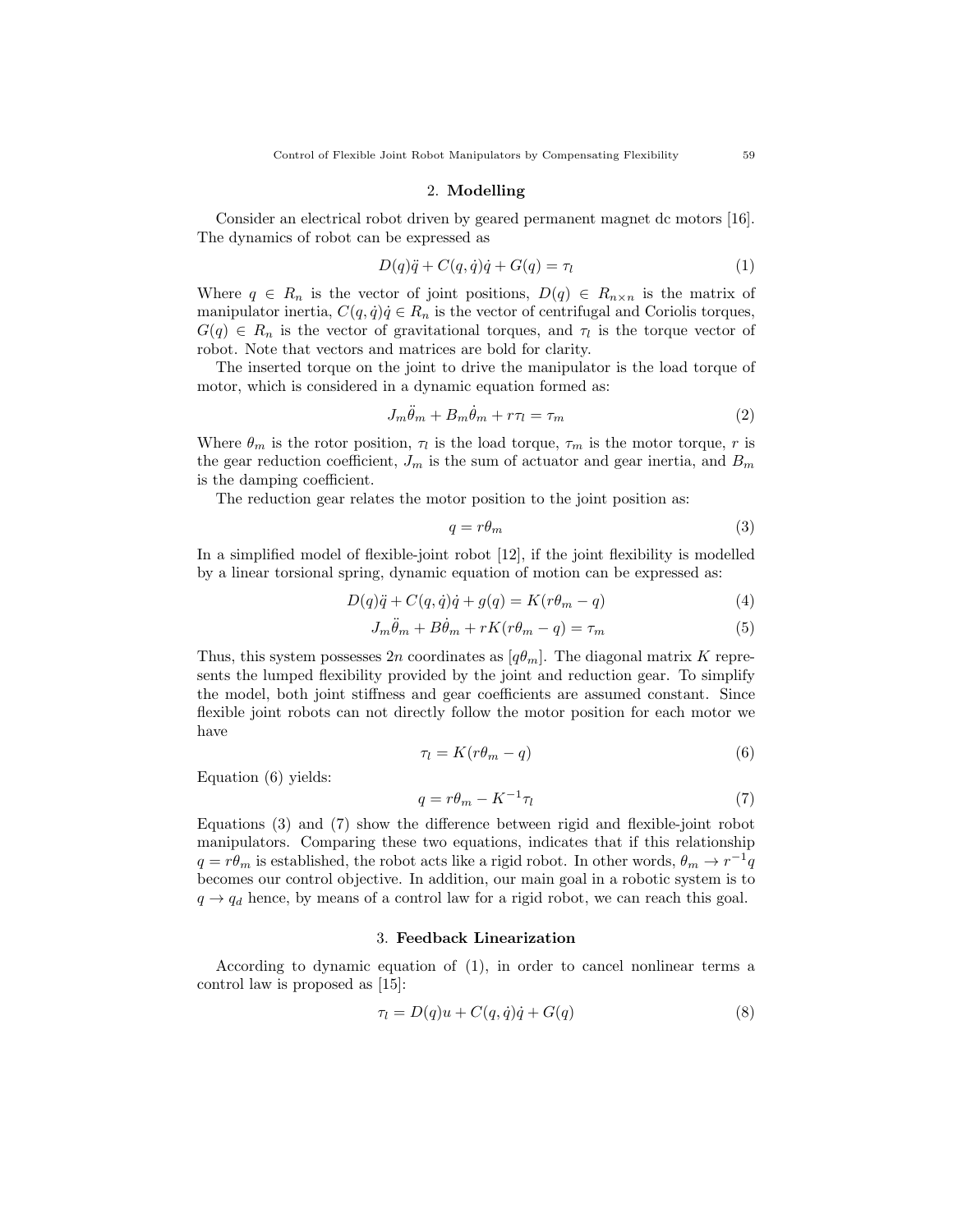Where  $u$  is a new control law. Substitute (8) into (1) results in a linear time invariant system formed as:

$$
\ddot{q} = u \tag{9}
$$

In the system obtained above,  $u$  is the input. Therefore for tracking a desired trajectory, a linear control law is suggested as:

$$
u = \ddot{q}_d + K_d(\dot{q}_d - q) + K_p(q_d - q)
$$
\n(10)

Where  $q_d$  is the desired trajectory,  $\dot{q}_d$  is the desired joint velocity,  $\ddot{q}_d$  is the desired joint acceleration.  $K_p$ ,  $K_d$  are diagonal coefficient matrices.

Substituting (10) into (8) the final control law for rigid robot is

$$
\tau = D(q)(\ddot{q}_d + K_d(\dot{q}_d - q) + K_p(q_d - q)) + C(q, \dot{q})\dot{q} + G(q) \tag{11}
$$

In dynamic equation of flexible joint robots substituting (4) into (5) yields

$$
J\ddot{\theta}_m + B\dot{\theta}_m + rD(q)\ddot{q} + rC(q, \dot{q})\dot{q} + rG(q) = \tau_m \tag{12}
$$

flexibility effect in (5) can be defined as

$$
\theta_m = r^{-1}q + \delta \tag{13}
$$

substituting (13) into (11) and arranging it yields

$$
(rD(q) + Jr^{-1})\ddot{q} + (rC(q, \dot{q}) + Br^{-1})\dot{q} + rG(q) + \eta = \tau_m \tag{14}
$$

Where  $\eta$  is the flexibility effect with dynamic equation of

$$
\eta = J_m \ddot{\delta} + B_m \dot{\delta} \tag{15}
$$

The control law is proposed as

$$
\tau_m = \tau_{m_1} + \tau_{m_2} \tag{16}
$$

Where  $\tau_{m_1}$  is a control law for rigid robot and  $\tau_{m_2}$  is used for compensating flexibility with the purpose of establishing  $q = r\theta_m$ .

 $\tau_{m_1}$  is proposed as feedback linearization control law similar to (11) as

$$
\tau_{m_1} = (rD + Jr^{-1})[\ddot{q}_d + K_d(\dot{q}_d - \dot{q}) + K_p(q_d - q)] + (rC + Br^{-1})\dot{q} + rG \quad (17)
$$

 $\tau_{m_2}$  is proposed by a direct adaptive fuzzy controller for compensating flexibility as

$$
\tau_{m_2} = \hat{f}^T \psi(\delta, \dot{\delta}) \tag{18}
$$

The closed loop system is formed by substituting (17) and (18) into (14) as

$$
(rD + Jr^{-1})[\ddot{e} + K_d \dot{e} + K_p e] = \hat{f}^T \psi(\delta, \dot{\delta}) - \eta
$$
\n(19)

Where  $e = q_d - q$  is the tracking error.

Provided that  $\delta$  is compensated i.e  $\delta \to 0$ , then  $\hat{f} \to \eta$ . As a result the right side of equation (19) goes to zero therefore  $q \to q_d$ .

In order to design decentralized controller the dynamic of ith element of  $\eta$  in (15) is

$$
\eta = J\ddot{\delta} + B\dot{\delta} \tag{20}
$$

Where  $\ddot{\delta}$ ,  $\dot{\delta}$  are the ith element of vector  $\ddot{\delta}$ ,  $\dot{\delta}$  respectively. J and B are the inertia and damping of ith motor.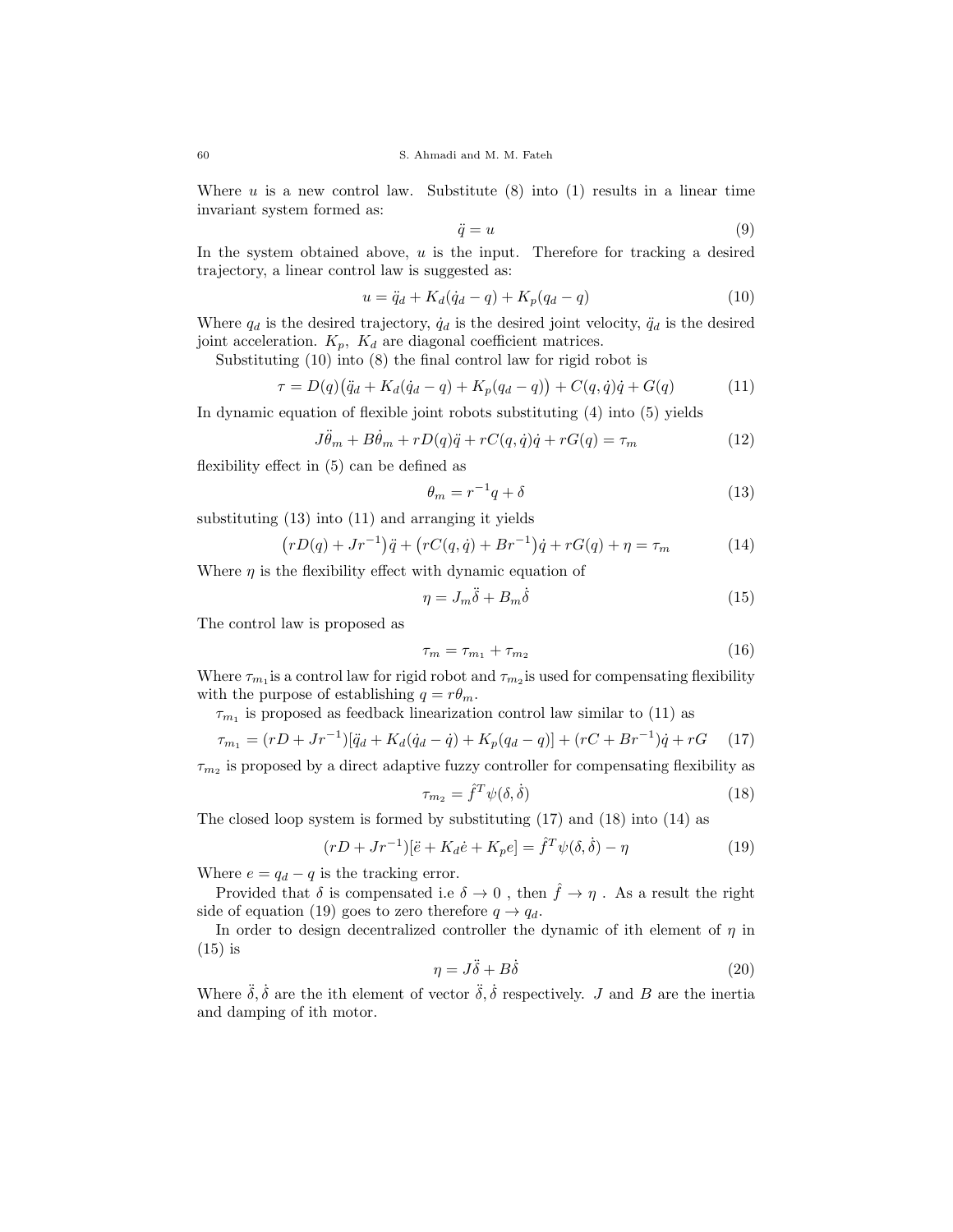A decentralized fuzzy controller is designed by the use of two variables as inputs to the fuzz controller,

δ and its derivative  $\dot{\delta}$ , where δ is expressed as  $\delta = \theta - r^{-1}q$ . The motor torque,  $\tau_{m_2}$ , is the output of the controller.

If three membership functions are given to each fuzzy input, the whole control space is covered by nine fuzzy rules. The linguistic fuzzy rules are proposed in the form of the Mamdani-type as

Rule 
$$
l
$$
: If  $\delta$  is  $A_l$  and  $\dot{\delta}$  is  $B_l$  Then  $\tau_{m_2}$  is  $C_l$  (21)

where Rule l denotes the lth fuzzy rule for  $l = 1, \dots, 9$ . In the lth rule, Al, Bl, and *Cl* are fuzzy membership functions belonging to the fuzzy variables  $\delta, \dot{\delta}$  and  $\tau_{m_2}$ , respectively. Three membership functions  $P, Z$  and N are given to the input  $\delta$  as shown in Figure 1. They are expressed as

$$
\mu_N(x) = \begin{cases}\nx \le -1 \\
1 - 2(x + 1)^2 & -1 \le x \le -0.5 \\
2x^2 & -0.5 \le x \le 0\n\end{cases},
$$
\n
$$
\mu_P(x) = \begin{cases}\nx \le 0 \\
2x^2 & 0 \le x \le 0.5 \\
1 - 2(x + 1)^2 & 0.5 \le x \le 1 \\
1 & x \ge 1\n\end{cases},
$$
\n
$$
\mu_Z(x) = \exp\left(-\frac{x^2}{2\sigma^2}\right), \quad \sigma = 0.3
$$
\n(22)

The membership functions of  $\dot{\delta}$  are given the same as  $\delta$ . The membership functions of output  $\tau_{m_2}$  in the Gaussian shapes are expressed by



FIGURE 1. Membership Function for  $\delta$ 

$$
\mu_{c_l} = \exp(-(\tau_{m_2} - \hat{f}_l)^2 / (2\sigma^2))
$$
\n(23)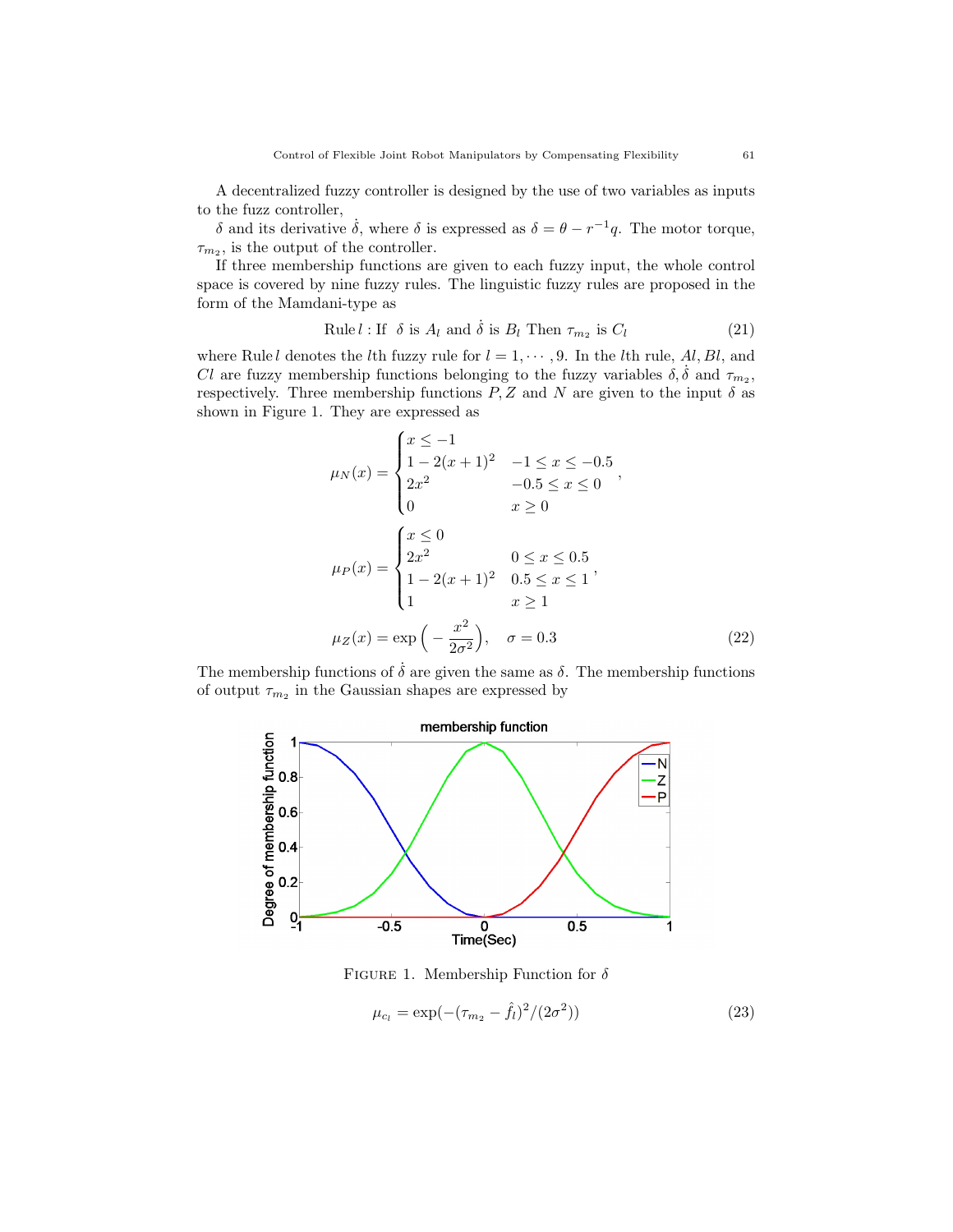| Rule $1 \t2 \t3 \t4 \t5 \t6 \t7 \t8 \t9$                    |  |  |  |  |  |
|-------------------------------------------------------------|--|--|--|--|--|
| $A_1$ P P P Z Z Z N N N                                     |  |  |  |  |  |
| $B_l$ $P$ $Z$ $N$ $P$ $Z$ $N$ $P$ $Z$ $N$                   |  |  |  |  |  |
| $C_1$ $C_1$ $C_2$ $C_3$ $C_4$ $C_5$ $C_6$ $C_7$ $C_8$ $C_9$ |  |  |  |  |  |

Table 1. Fuzzy Rules

Where  $\hat{f}_l$  is the center of Cl. Using (21)–(23), fuzzy rules are obtained as Table 1. If we use the Mamdani-type inference engine, the singleton fuzzifier and the center average defuzzifier,  $\tau_{m_2}$  is calculated as [25]

$$
\tau_{m_2} = \sum_{l=1}^{9} \hat{f}_l \psi_l(\delta, \dot{\delta}) = \hat{f}^T \psi(\delta, \dot{\delta}) \tag{24}
$$

Where  $\psi = [\psi_1 \cdots \psi_9]^T$  in which  $\psi_l$  is a positive value expressed as

$$
\psi_l(\delta, \dot{\delta}) = \frac{\mu_{A_l}(\delta)\mu_{B_l}(\dot{\delta})}{\sum_{l=1}^{l=9} \mu_{A_l}(\delta)\mu_{B_l}(\dot{\delta})}
$$
(25)

Where  $\mu_l \in [0, 1]$ . The parameters  $\hat{f}$  in (23) are determined by the adaptive rule afterward.

Applying control law (23) to system (19) yields

$$
J(\ddot{\delta} + \frac{B}{J}\dot{\delta}) = \hat{f}^T \psi(\delta, \dot{\delta})
$$
\n(26)

Where  $\hat{f}$  is the estimation of f used into a fuzzy system which approximates the following function based on universal approximation theorem of fuzzy systems as

$$
J(\frac{B}{J}\dot{\delta} - k_1\dot{\delta} - k_2\delta) = f^T\psi(\delta, \dot{\delta}) + \varepsilon
$$
\n(27)

Where  $k_1$  and  $k_2$ are positive gains and  $\varepsilon$  is the approximation error. In order to obtain the adaptive law, we form the tracking system from (27) to (26) as:

$$
(\ddot{\delta} + k_1 \dot{\delta} + k_2 \delta) = J^{-1} (\hat{f} - f)^T \psi(\delta, \dot{\delta}) - J^{-1} \varepsilon \tag{28}
$$

The state space equation in the tracking space is obtained using (28) as

$$
\dot{X} = AX + Bw \tag{29}
$$

Where

$$
A = \begin{bmatrix} 0 & 1 \\ -k_2 & -k_1 \end{bmatrix}, \quad B = \begin{bmatrix} 0 \\ 1 \end{bmatrix}, \quad X = \begin{bmatrix} \delta \\ \dot{\delta} \end{bmatrix}, \quad w = J^{-1}(\hat{f} - f)^T \psi(\delta, \dot{\delta}) - J^{-1} \varepsilon \tag{30}
$$

A positive definite function  $F$  is suggested as

$$
F = \frac{1}{2}X^T PX + \frac{J^{-1}}{2\gamma}(\hat{f} - f)^T(\hat{f} - f)
$$
\n(31)

Where the constant  $\gamma > 0$ , P and Q are the unique symmetric, and positive definite matrices satisfying matrix Lyapunov equation

$$
A^T P + P A = -Q \tag{32}
$$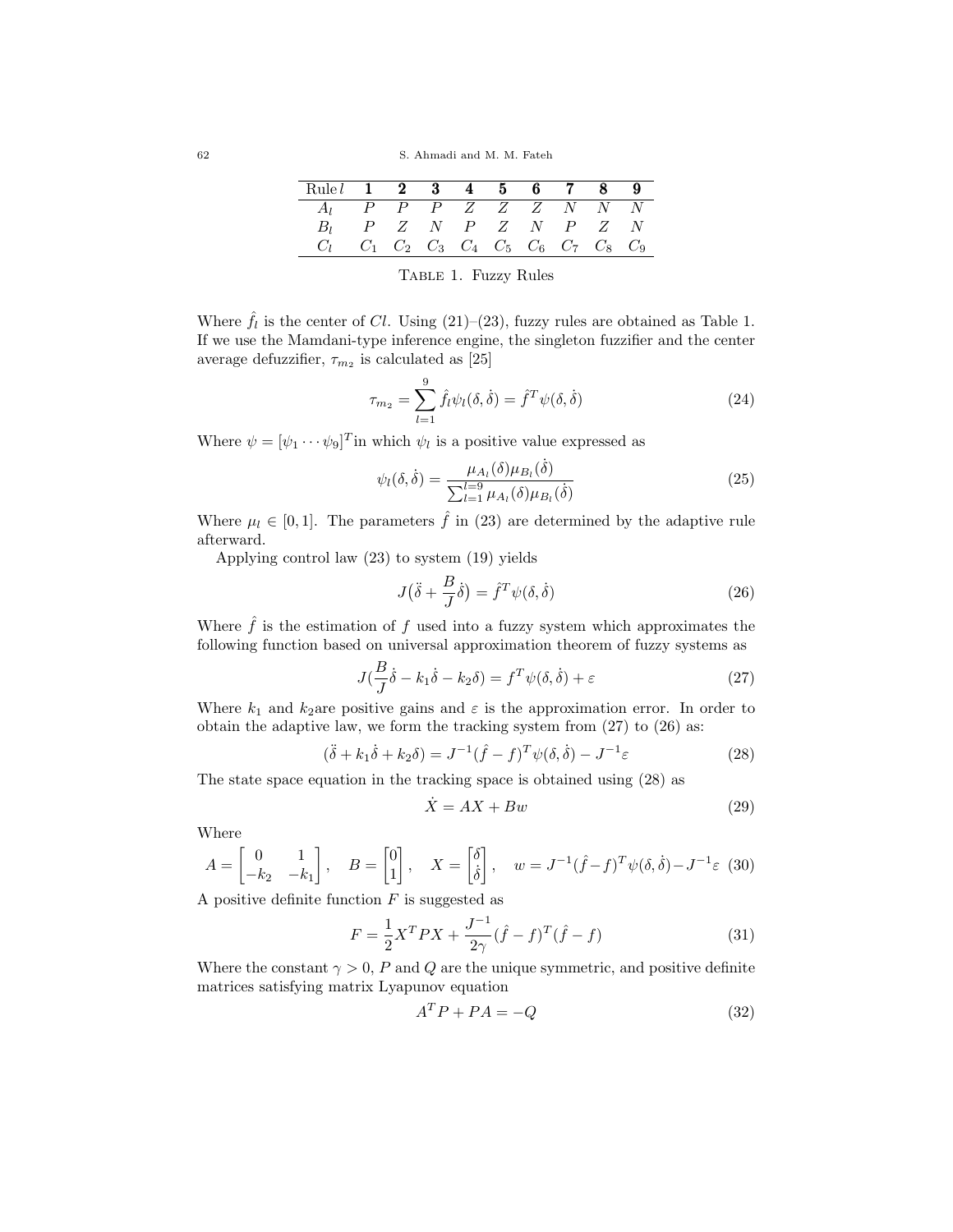Then  $\dot{F}$  is calculated using (29)–(32) as

$$
\dot{F} = -\frac{1}{2}X^T Q X + X^T P_2 J^{-1} ((\hat{f} - f)^T \psi(\delta, \dot{\delta}) - \varepsilon) + \frac{J^{-1}}{\gamma} \dot{\hat{f}}^T (\hat{f} - f)
$$
(33)

Where  $P_2$  is the second column of P. We can write (33) as

$$
\dot{F} = -\frac{1}{2}X^TQX + J^{-1}(\hat{f} - f)^T(X^TP_2\psi(\delta, \dot{\delta}) + \frac{1}{\gamma}\dot{\hat{f}}) - X^TJ^{-1}P_2\varepsilon
$$
(34)

If the adaptive law is given by

$$
\dot{\hat{f}} = -\gamma X^T P_2 \psi(\delta, \dot{\delta}) \tag{35}
$$

We have

$$
\dot{F} = -\frac{1}{2}X^TQX - X^TP_2J^{-1}\varepsilon\tag{36}
$$

X reduces if  $\dot{F}$  < 0. Thus, satisfying  $\dot{F}$  < 0 results in

$$
-X^T P_2 J^{-1} \varepsilon \le 0.5 X^T Q X \tag{37}
$$

Since  $\lambda_{\min}(Q) ||X||^2 \leq X^T Q X \leq \lambda_{\max}(Q) ||X||^2$ , where  $\lambda_{\min}(Q)$  and  $\lambda_{\max}(Q)$  are the minimum and maximum eigenvalues of  $Q$ , respectively. To satisfy  $\dot{F} < 0$ , it is sufficient that

$$
2|J^{-1}| ||P_2|| |\varepsilon| / \lambda_{\min}(Q) \le ||X|| \tag{38}
$$

Thus  $X$  becomes small in the area defined by  $(38)$ . As a result, the  $X$  ultimately enters into the ball with the radius of  $2|J^{-1}| ||P_2|| |\varepsilon| / \lambda_{\min}(Q)$ .

## 4. Direct Adaptive Fuzzy

Control law (17) is a model-based control law. In many cases, the exact model of robot is not available and we have uncertainty in dynamic equation of robot manipulators. Direct adaptive fuzzy method can control nonlinear systems along with uncertainty with high accuracy. Hence, in this section, design of direct adaptive fuzzy control for rigid robot is presented and it is applied on flexible joint robot manipulator with compensator (18).

From dynamic equation of (14) we have

$$
(rD + Jr^{-1})\ddot{q} + (rC + Br^{-1})\dot{q} + rG + \phi + \eta = \tau_m \tag{39}
$$

Where  $\phi$  is the vector of external disturbances and  $\eta$  is expressed as (15). Applying control law (16) yields

$$
(rD + Jr^{-1})\ddot{q} + (rC + Br^{-1})\dot{q} + rG + \phi = \tau_{m_1} + \tau_{m_2} - \eta \tag{40}
$$

Where  $\tau_{m_2}$  is (24). For designing  $\tau_{m_1}$  first we omit  $(rD+Jr^{-1})$  because direct adaptive fuzzy controllers are implemented on systems with constant input coefficient while in torque model it is variable.

According to (40) we can write

$$
\ddot{q} - \ddot{q} + (rD + Jr^{-1})\ddot{q} + (rC + Br^{-1})\dot{q} + rG + \phi = \tau_{m_1}
$$
\n(41)

Where  $\ddot{q}$  is added and then subtracted. Hence, we have

$$
\ddot{q} + a\dot{q} + \mu = \tau_{m_1} \tag{42}
$$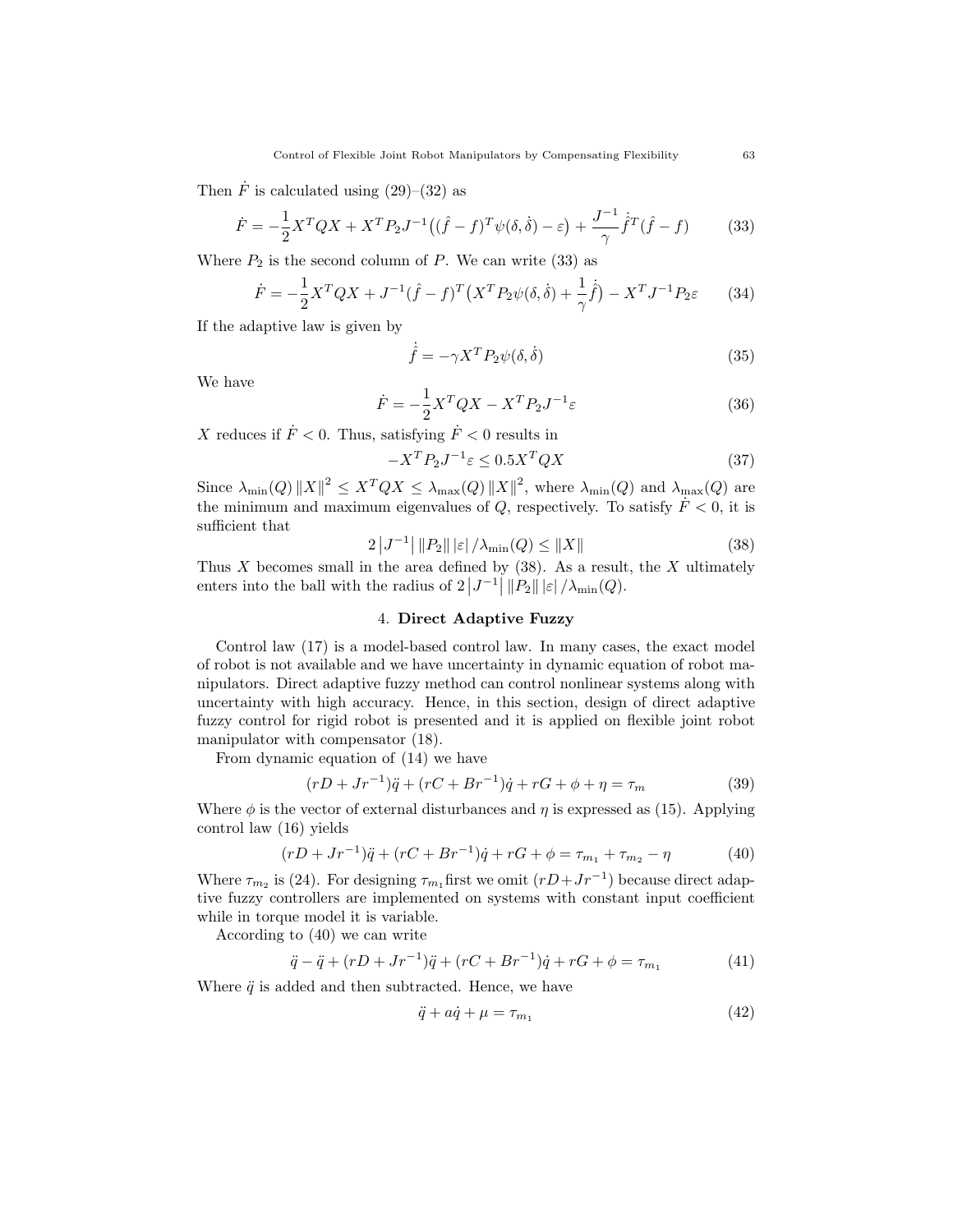Where a is a diagonal matrix and  $\mu$  is the vector of lumped uncertainty [5] expressed by

$$
a = (rC + Br^{-1})\tag{43}
$$

$$
\mu = \left( rG + \left( (rD + Jr^{-1}) - I \right) \ddot{q} + \phi \right) \tag{44}
$$

According to (42), the dynamics of the ith joint in the scalar form is represented as

$$
\ddot{q} + a\dot{q} + \mu = \tau_{m_1} \tag{45}
$$

Where the presented  $\ddot{q}, \dot{q}$  and  $\mu$  are the *ith* elements of vectors respectively. The coefficient  $\alpha$  is the *i*th elements of the matrix. The design procedure is similar to previous section. The decentralized controller has two inputs of  $e$  and  $\dot{e}$  and an output  $\tau_{m_1}$  which is torque-force. Three membership functions of P, Z and N the same as in Figure 1 are given to every input. The Gaussian membership functions are in the form of  $(23)$  with the centers of  $\hat{y}$ . As a result of using fuzzy rules in the structure (21) and Table 1, the Mamdani-type inference engine, the singleton fuzzifier, and the center average defuzzifier,  $\tau_{m_1}$  is calculated as

$$
\tau_{m_1} = \hat{y}^T \psi(e, \dot{e}) \tag{46}
$$

Where  $e = q_d - q$  is the tracking error. Applying control law (46) to system (45) yields

$$
\ddot{q} + a\dot{q} + \mu = \hat{y}^T \psi(e, \dot{e}) \tag{47}
$$

Where  $\hat{y}$  is the estimation of y used into a fuzzy system,  $y^T \psi(e, \dot{e})$  that approximates the following function based on the universal approximation theorem of fuzzy systems as

$$
(\ddot{q}_d + k_1(\dot{q}_d - \dot{q}) + k_2(q_d - q) + a\dot{q} + \mu) = y^T \psi(e, \dot{e}) + \varepsilon
$$
 (48)

Where  $\varepsilon$  is the approximation error, coefficients  $k_1 > 0$  and  $k_2 > 0$ .

In order to obtain the adaptive law, we form the tracking system from (47) and (48) as

$$
\ddot{q}_d - \ddot{q} + k_1(\dot{q}_d - q) + k_2(q_d - q) = (y - \hat{y})^T \psi(e, \dot{e}) + \varepsilon \tag{49}
$$

The state space equation in the tracking space is obtained using (49) as

$$
\dot{E} = AE + Bw \tag{50}
$$

Where

$$
A = \begin{bmatrix} 0 & 1 \\ -k_2 & -k_1 \end{bmatrix}, \quad B = \begin{bmatrix} 0 \\ 1 \end{bmatrix}, \quad E = \begin{bmatrix} e \\ e \end{bmatrix}, \quad w = (y - \hat{y})^T \psi(e, \dot{e}) + \varepsilon \tag{51}
$$

The positive definite function  $V$  is suggested as

$$
V = \frac{1}{2}E^{T}PE + \frac{1}{2\alpha}(y - \hat{y})^{T}(y - \hat{y})
$$
\n(52)

Where the constant  $\alpha > 0$ , P and Q are the unique symmetric, and positive definite matrices satisfying matrix Lyapunov equation (32).

 $\dot{V}$  is calculated using (50)–(52) and (32) as

$$
\dot{V} = -\frac{1}{2}E^{T}QE + \left(E^{T}P_{2}(y^{T} - \hat{y}^{T})\psi(e, \dot{e}) - \frac{1}{\alpha}(y^{T} - \hat{y}^{T})\dot{\hat{y}}\right)
$$
(53)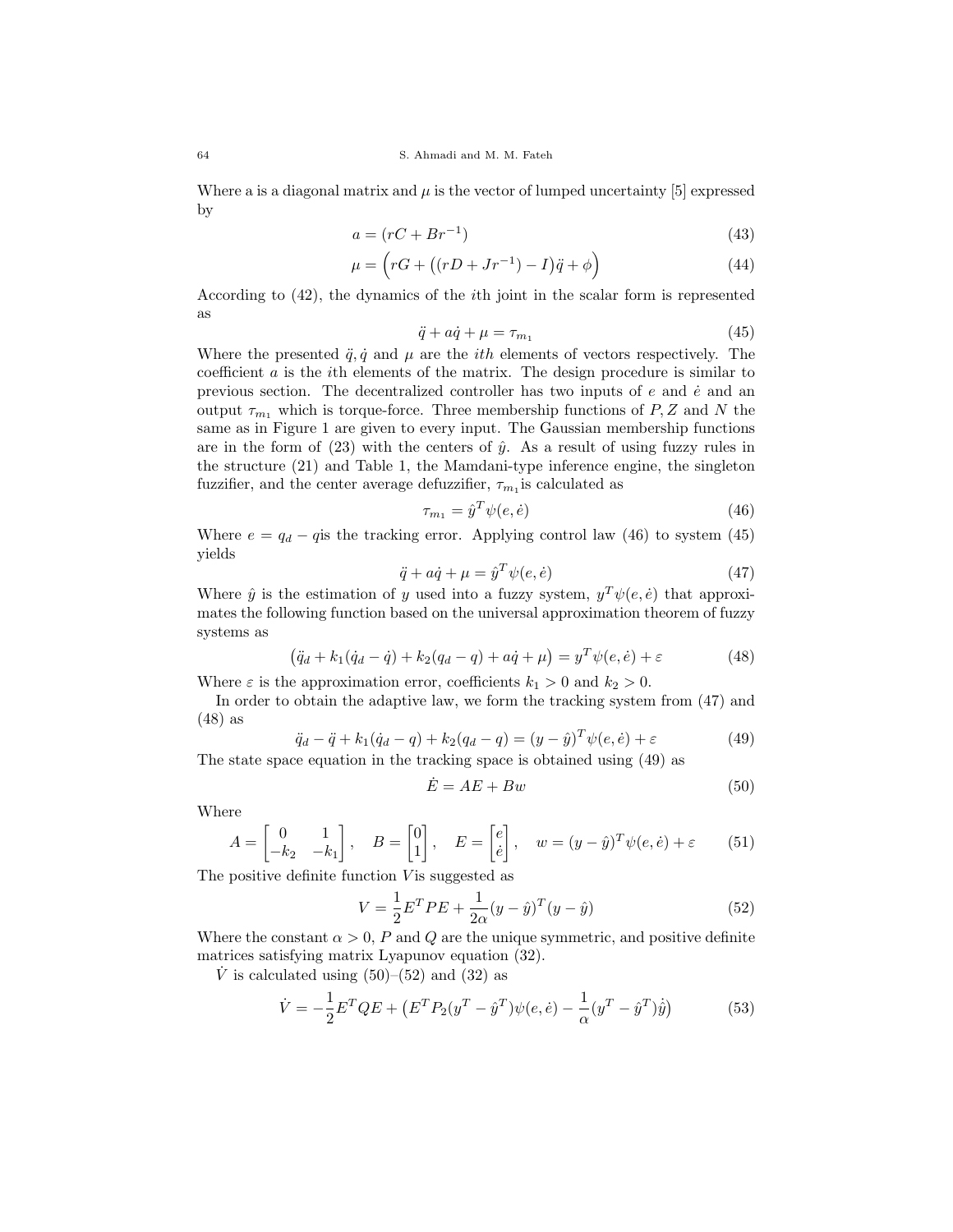Where  $P2$  is the second column of  $P$ . Equation (53) can be rewritten as

$$
\dot{V} = -\frac{1}{2}E^{T}QE + (y^{T} - \hat{y}^{T})(E^{T}P_{2}\psi(e,\dot{e}) - \frac{1}{\alpha}\dot{y}) + E^{T}P_{2}\varepsilon
$$
(54)

If the adaptive law is given by

$$
\dot{\hat{y}} = \alpha E^T P_2 \psi(e, \dot{e}) \tag{55}
$$

As a result of applying adaptive rule (55)

$$
\dot{V} = -\frac{1}{2}E^T Q E + E^T P_2 \varepsilon \tag{56}
$$

The tracking error reduces if  $\dot{V} < 0$ . Hence

$$
E^T P_2 \varepsilon \le 0.5 E^T Q E \tag{57}
$$

As mentioned in the previous section by considering the relation

$$
\lambda_{\min}(Q) \|E\|^2 \le E^T Q E \le \lambda_{\max}(Q) \|E\|^2 \tag{58}
$$

Hence to satisfy  $\dot{V} < 0$  we have

$$
2\left\|P_2\right\|\left|\varepsilon\right|/\lambda_{\min}(Q) \leq \|E\| \tag{59}
$$

Equation (59) shows that the tracking error is bounded. In other words, it reduces until it enters to a ball with the radius of  $2||P_2|| |\varepsilon| / \lambda_{\min}(Q)$ .

## 5. Stability Analysis

In order to verify the proposed control laws in section 4 and 3, stability analysis is presented. An assumption is required for this analysis.

Assumption: the desired trajectory must be smooth so that its derivative up to necessary is available and uniformly bounded.

According to the section 3,  $\dot{F}$  < 0 results in

 $2|J^{-1}| ||P_2|| |\varepsilon| / \lambda_{\min}(Q) \le ||X||$ . Since F is a positive definite function and  $\dot{F}$  < 0, in the area defined by (38)

$$
2|J^{-1}| ||P_2|| ||\varepsilon| / \lambda_{\min}(Q) \le ||X|| \le ||X(0)|| \tag{60}
$$

Where  $X(0)$  is the initial value of X. Thus X is bounded where  $X^T = [x_1 \ x_2]$ ,  $x_1 = \delta = r\theta - q$ ,  $x_2 = r\dot{\theta} - \dot{q}$ . Hence the right side of equation (19) is bounded. This system is a linear second order differential equation with two bounded inputs. Coefficients  $K_p$  and  $K_d$  are positive, therefore, according to Routh criteria,  $e, \dot{e}, \ddot{e}$ are bounded. Since  $q = q_d - e$ ,  $\dot{q} = \dot{q}_d - \dot{e}$  and  $q_d$ ,  $\dot{q}_d$  are bounded in the assumption, thus boundedness of  $q, \dot{q}$  are proved. On the other hand, given that X is bounded and goes to zero thus  $\delta \to 0 \Rightarrow \theta \to r^{-1}q$  and  $\dot{\delta} \to 0 \Rightarrow \dot{\theta} \to r^{-1}\dot{q}$  since  $q, \dot{q}$  are bounded,  $\theta$ ,  $\theta$  are bounded too.

To verify control law (46),  $\dot{V}$  < 0 implies that

$$
2\|P_2\| \, |\varepsilon| \, / \lambda_{\min}(Q) \le \|E\| \le E(0) \tag{61}
$$

Therefore,  $E^T = [q_d - q\dot{q}_d - \dot{q}]^T$  is bounded. The desired trajectory  $q_d$  and its derivative  $\dot{q}_d$  are assumed bounded in Assumption, thereby boundedness of E obtains the boundedness of  $q$  and  $\dot{q}$ .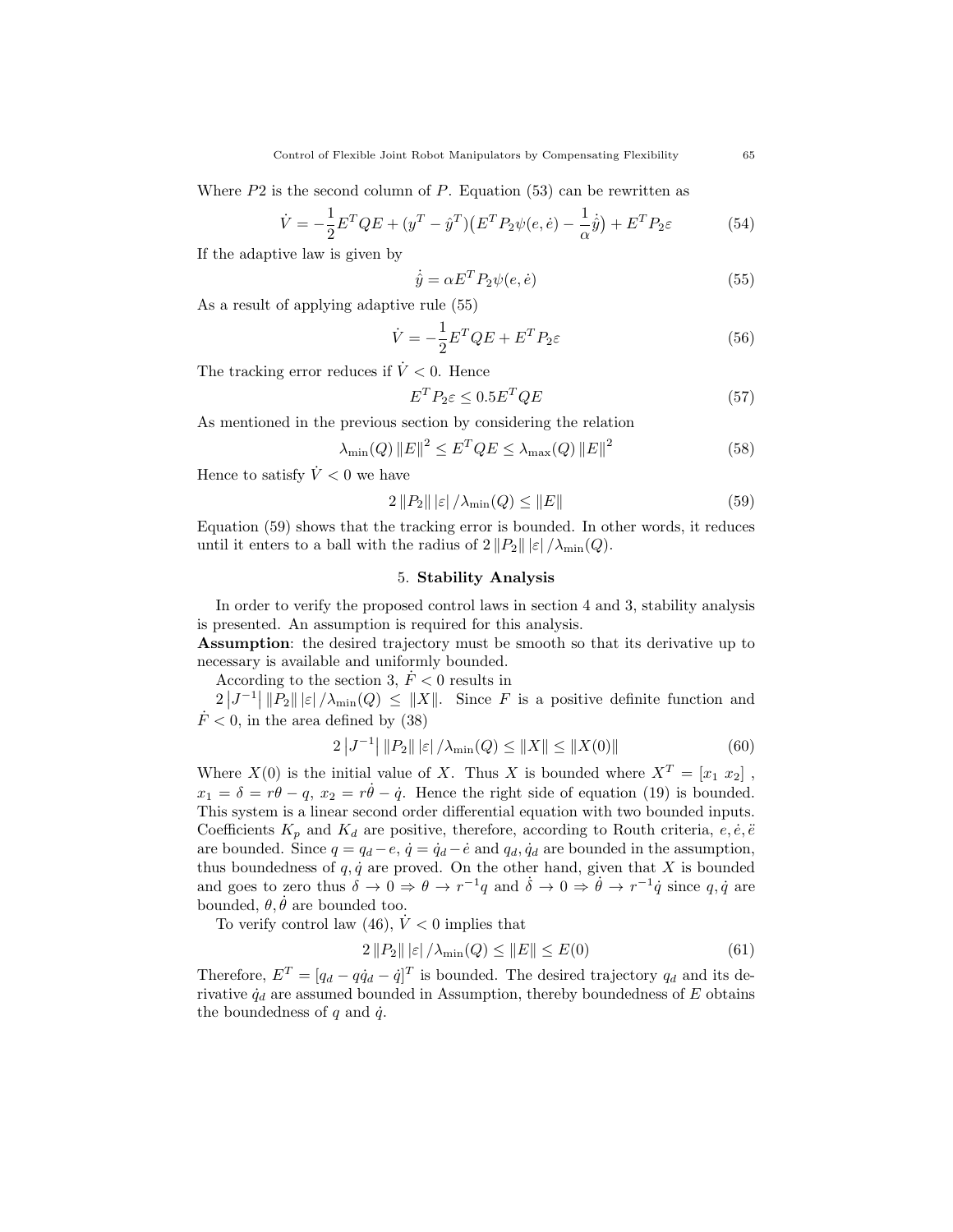### 66 S. Ahmadi and M. M. Fateh

### 6. Simulation Results

Simulation 1: The proposed nonlinear control laws (17) and (18) are applied to control an electrical flexible-joint articulated robot manipulator as shown in Figure 2. The Denavit-Hartenberg (DH) parameters of articulated robot are given in Table 2, where the parameters  $\theta_i, d_i, a_i$  and  $\alpha_i$  are link offset, link length and link twist, respectively. The dynamic parameters of the manipulators are given in table 2, that is for the *i*th link,  $m_i$  is the mass,  $r_{ci} = \begin{bmatrix} x_{ci} & y_{ci} & z_{ci} \end{bmatrix}^T$  is the center of mass expressed in the *i*<sup>th</sup> frame, and  $I_i$  is the inertia tensor expressed in the center of mass frame defined as:



Figure 2. Symbolic Representation of Articulated Robot

$$
I_{i} = \begin{bmatrix} I_{xx_{i}} & -I_{xy_{i}} & -I_{xz_{i}} \\ -I_{xy_{i}} & I_{yy_{i}} & -I_{yz_{i}} \\ -I_{xz_{i}} & -I_{yz_{i}} & I_{zz_{i}} \end{bmatrix}
$$
(62)

The parameters of motors are given in Table 3. The desired position for every joint is given by

$$
q_d = \frac{3\pi}{800}t^2 - \frac{\pi}{8000}t^3\tag{63}
$$

which is shown in Figure 3. All the controller have the same design parameters  $K_p =$ 200,  $K_d = 5$ . The gain  $\gamma$  for the compensator is set to 100, 10, 10. Performance of control system is shown in Figure 4 while the joint tracking error is reduced well. The mean of integral of squared Error (MISE) was used as a performance index for evaluations and comparison. The MISE is defined as

$$
MISE = \frac{1}{T} \int_0^T (e_1^2 + e_2^2 + e_3^2) dt
$$
 (64)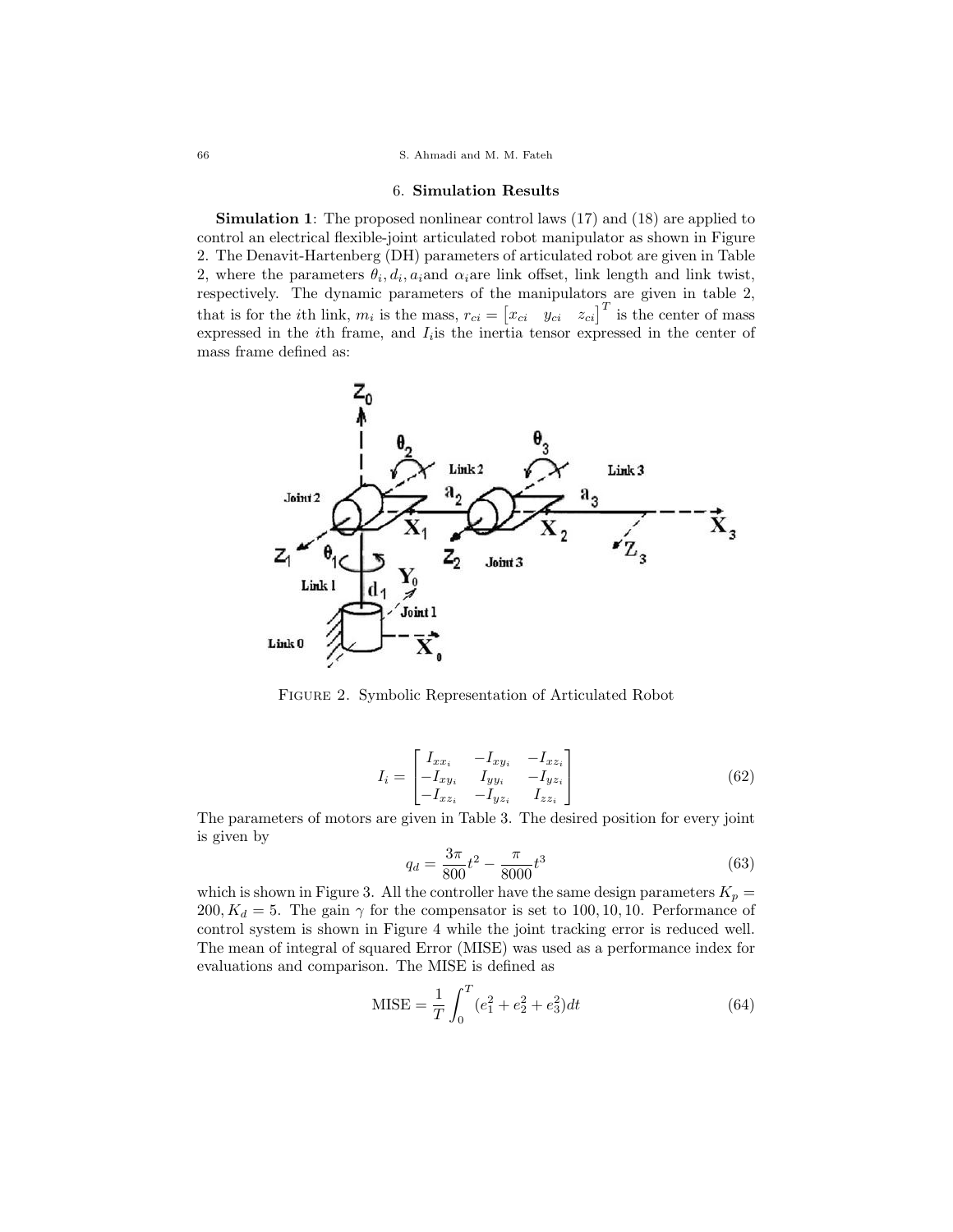Where  $T$  is the time of operation,  $e_1, e_2$  and  $e_3$  are the joint tracking errors for joint 1, 2 and 3, respectively. The MISE is about  $1.057 \times 10^{-5}$  which is ignorable. The control efforts are shown in Figure 5. The torque oscillates in the beginning due to fast response to high load and also due to compensating flexibility effect. The adapting parameters for compensator of second joint  $\hat{y}$  are shown in Figure 6. It is noted that all nine adapting parameters reach to a constant value.

|   | $link \theta(rad)$ | d(m)        | a(m)          | $\alpha$ (rad)     |
|---|--------------------|-------------|---------------|--------------------|
|   | $\theta_1$         | $d_1 = 280$ |               | $\alpha_1 = \pi/2$ |
| 2 | $\theta_2$         | 0           | $a_2 = 0.760$ |                    |
| 3 | $\theta_3$         |             | $a_3 = 0.930$ |                    |

Table 2. The Denavit–Hartenberg Parameter

| $x_i$          | $y_i$ |                |                                | $z_i$ $m_i$ $I_{xxi}$ $I_{yyi}$ $I_{zzi}$ $I_{xyi}$ $I_{xzi}$ $I_{yzi}$ |      |  |                                                                                                                                                |
|----------------|-------|----------------|--------------------------------|-------------------------------------------------------------------------|------|--|------------------------------------------------------------------------------------------------------------------------------------------------|
| (m)            |       |                |                                |                                                                         |      |  | (m) (m) (kg) $(kgm^2)$ (kgm <sup>2</sup> ) (kgm <sup>2</sup> ) (kgm <sup>2</sup> ) (kgm <sup>2</sup> ) (kgm <sup>2</sup> ) (kgm <sup>2</sup> ) |
|                |       |                |                                | 1 0 $-0.22$ 0 19 0.34 0.36 0.31 0                                       |      |  |                                                                                                                                                |
|                |       |                | $2 - 0.51$ 0 0 18.18 0.18 1.32 |                                                                         | 1.31 |  |                                                                                                                                                |
| $3 - 0.67 = 0$ |       | $0\quad 10.99$ | $\ddot{ }$ 0.07 $\ddots$       | 0.92                                                                    | 0.93 |  |                                                                                                                                                |

Table 3. The Dynamic Parameters



Figure 3. The Desire Trajectory

Simulation 2: the control laws (46) and (18) are simulated and compared with feedback linearization. The gain  $\alpha$  and  $\gamma$  for adapting the controllers 1, 2, 3 are set to 5000. The control performance in Figure 7 shows that tracking error is very small and the performance of tracking is very well. The MISE of the adaptive fuzzy controller is about  $2.22 \times 10^{-5}$  which is small and close to the MISE of feedback linearization. Figure 8 shows the control signal torque. The effects of the flexibility in joints appeared in the first part of responses are reduced well. The parameters  $\hat{y}$  and  $\hat{f}$  are adapted well as shown in Figure 9.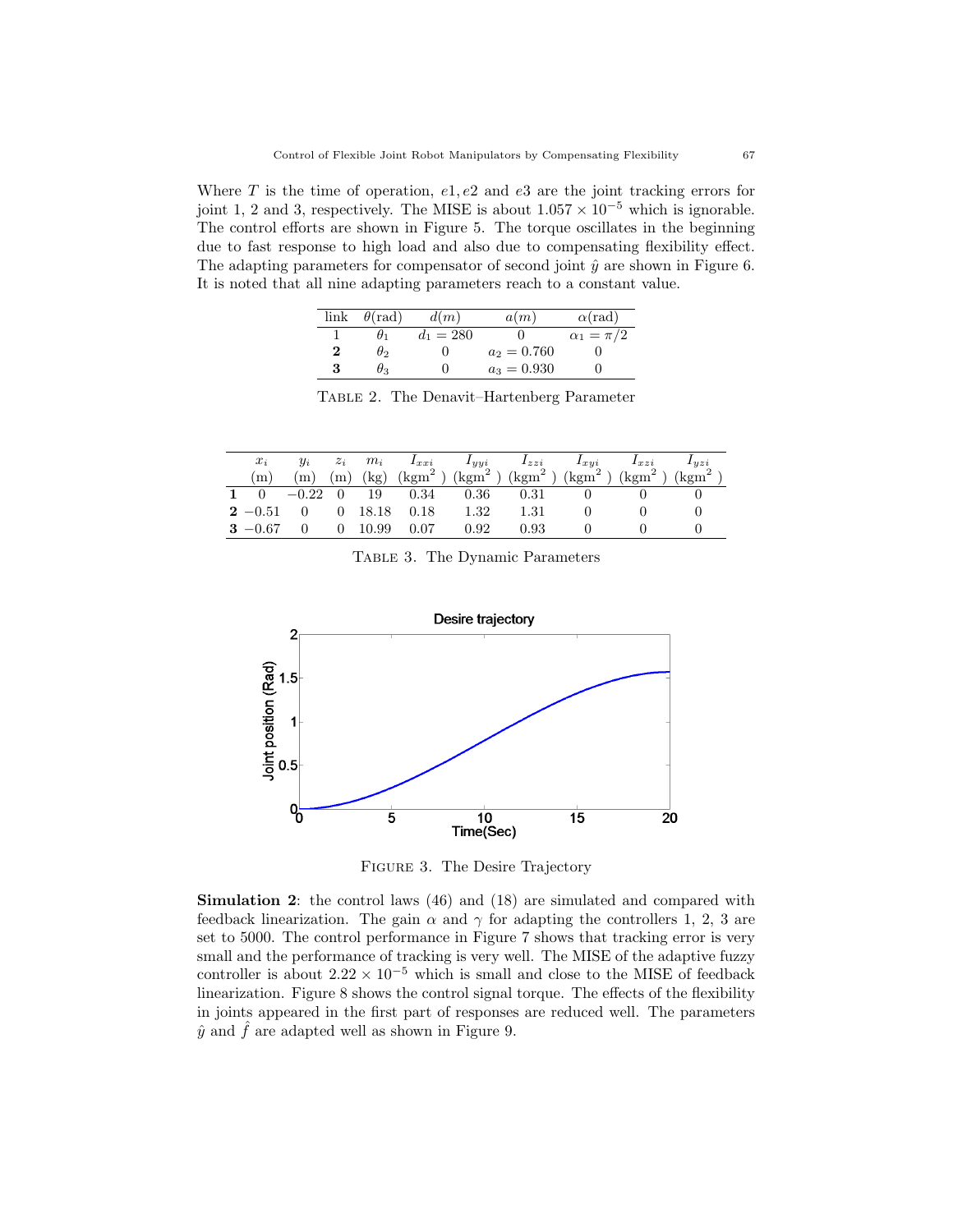









Figure 6. Adaption Parameters of Joint 2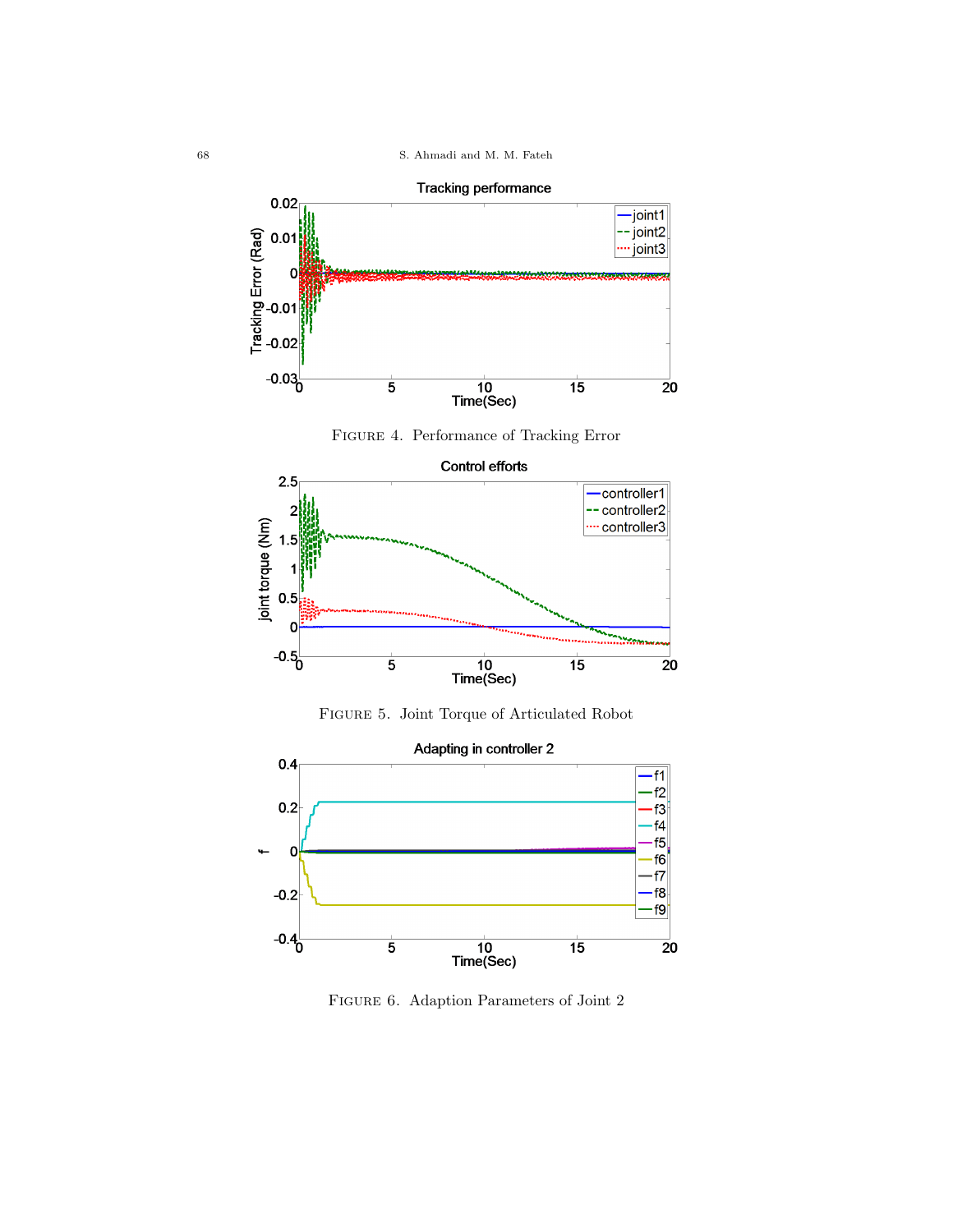

FIGURE 7. Performance of Tracking Error



FIGURE 8. Joint torque of articulated robot



FIGURE 9. Adaptation Parameters in Compensator (18) and  $\overline{G}$  of  $\overline{G}$  and  $\overline{G}$  and  $\overline{G}$ Controller (46) for Joint 2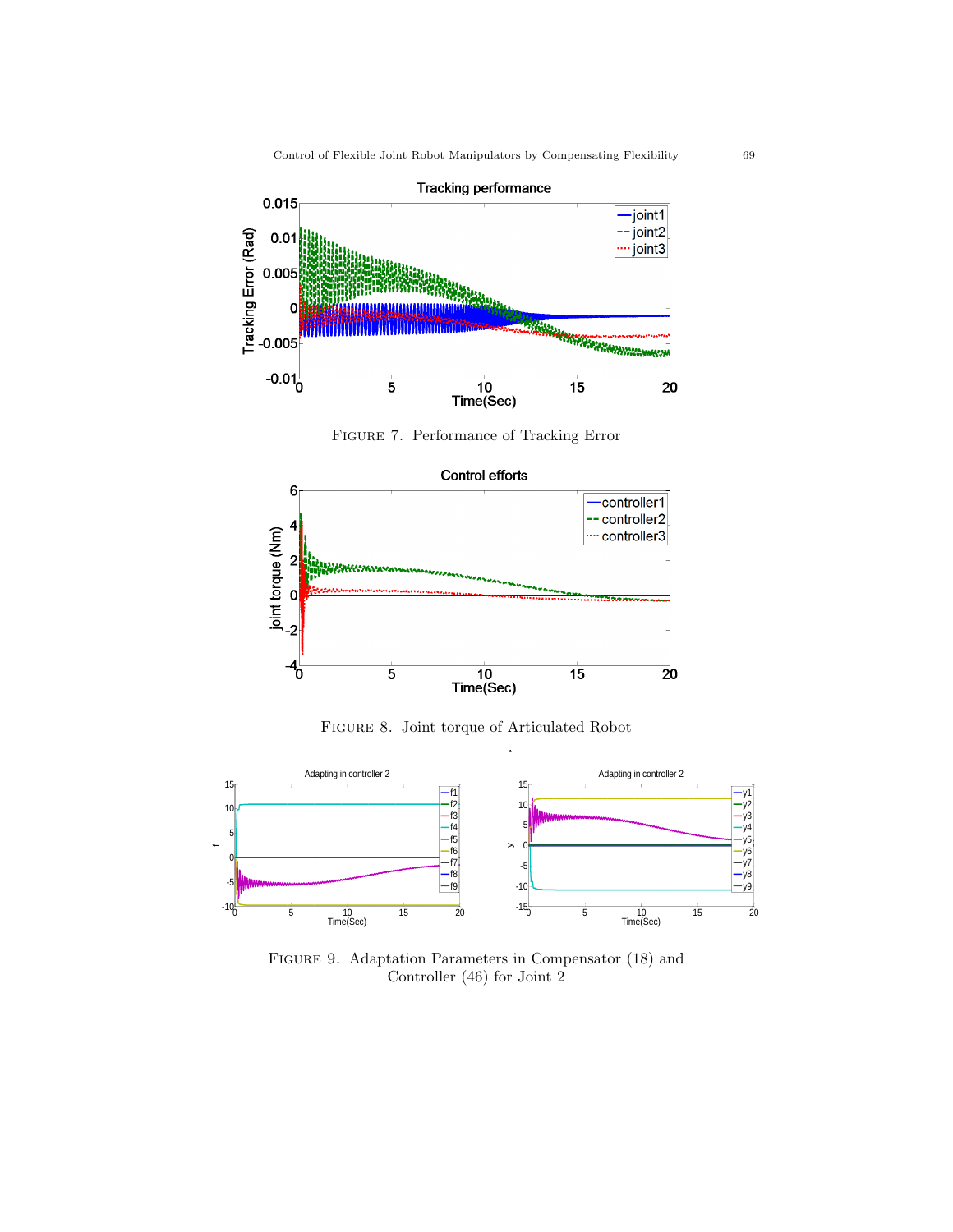### 70 S. Ahmadi and M. M. Fateh

### 7. Conclusion

A novel fuzzy controller has been designed for flexible-joint robots based on rigid model of robot manipulators. In order to compensate flexibility in joints, adaptive fuzzy controllers were designed for each joint. The proposed controllers are in the class of decentralized controllers. Feedback linearization method is applied for flexible-joint robot manipulators. Simulation results show the effectiveness of this method. Then, to overcome complexity of system, adaptive fuzzy controller has been designed for tracking a desire trajectory. Stability analysis has verified the proposed methods and simulation results show their effectiveness.

### **REFERENCES**

- [1] B. Brogliato, R. Ortega and R. Lozano, *Global tracking controllers for flexible-joint manip*ulators: a comparative study, Automatica,  $31(7)$  (1995), 41–956.
- [2] L. L. Chang and C. C. Chuan, Rigid model-based fuzzy control of flexible-joint manipulators, J. Intell. Robot. Syst., 13(2) (1995), 107–126.
- [3] A. De Luca and L. Lanari, Robots with elastic joints are linearizable via dynamic feedback, In: 34th IEEE Conf. on Decision and Control, New Orleans, LA, 1995.
- [4] A. De Luca, B. Siciliano and L. Zollo, *PD control with on-line gravity compensation for robots* with elastic joints: Theory and experiments for robots with elastic Joints, Automatica., 41 (2005), 1809–1819.
- [5] M. M. Fateh, S. M. Ahmadi and S. Khorashadi zadeh, adaptive RBFN network control for robot manipulators, Journal of AI and Data Mining,  $2(2)$  (2014), 159-156.
- [6] M. M. Fateh, Decentralized direct adaptive fuzzy control for flexible joint robots, CEAI, 15 (2013), 97–105.
- [7] M. M. Fateh, *Decentralized direct adaptive fuzzy control of robots using control voltage strat*egy, Nonlinear Dynamics,70 (2012), 1919–1930.
- [8] S. H. Hsua and L. C. Fua, A fully adaptive decentralized control of robot manipulators, Automatica, 42 (2006), 1761–1767.
- [9] A. Kugi, C. Ott, A. Albu-Schaffer and G. Hirzinger, On the Passivity-Based Impedance Control of Flexible Joint Robots, IEEE Trans. Robot. Autom, 24(2) (2008), 416–429.
- [10] T. H. S. Li and Y. C. Huang, MIMO adaptive fuzzy terminal sliding-mode controller for robotic manipulators, Information Sciences,  $180(23)$  (2010), 4641-4660.
- [11] T. S. Li, S. C. Tong and G. Feng, A novel robust adaptive fuzzy tracking control for a class of nonlinear multiinput/ multi-output systems, fuzzy systems, IEEE Trans. Fuzzy Syst,  $18(1)$  $(2010), 150-160.$
- [12] P. Shendge and V. Suryawanshi, Sliding Mode Control for Flexible Joint using Uncertainty and Disturbance Estimation, Proceedings of the World Congress on Engineering and Computer Science WCECS , San Francisco, USA, 2011.
- [13] Y. Shen, W.J. Cai and S. Li, Multivariable process control: decentralized, decoupling, or sparse, Ind. Eng. Chem. Res, 49 (2010), 761–771.
- [14] H. Seraji, Decentralized adaptive control of manipulators: theory, simulation, and experimentation, IEEE Trans. Robot. Autom, 5 (1989), 183–200.
- [15] J. Soltine and W. Li, Applied nonlinear control, Prentice Hall, 1991.
- [16] M. W. Spong, S. Hutchinson and M. Vidyasagar, Robot Modelling and Control, Wiley, New York, 2006.
- [17] M. W. Spong, Adaptive control of flexible joint manipulators: comments on two papers. Automatica, 31(4) (1995), 585–590.
- [18] M. W. Spong, *Modeling and control of elastic joint robots*, J. Dyn. Syst. Meas. Control, 109 (1987), 310–319.